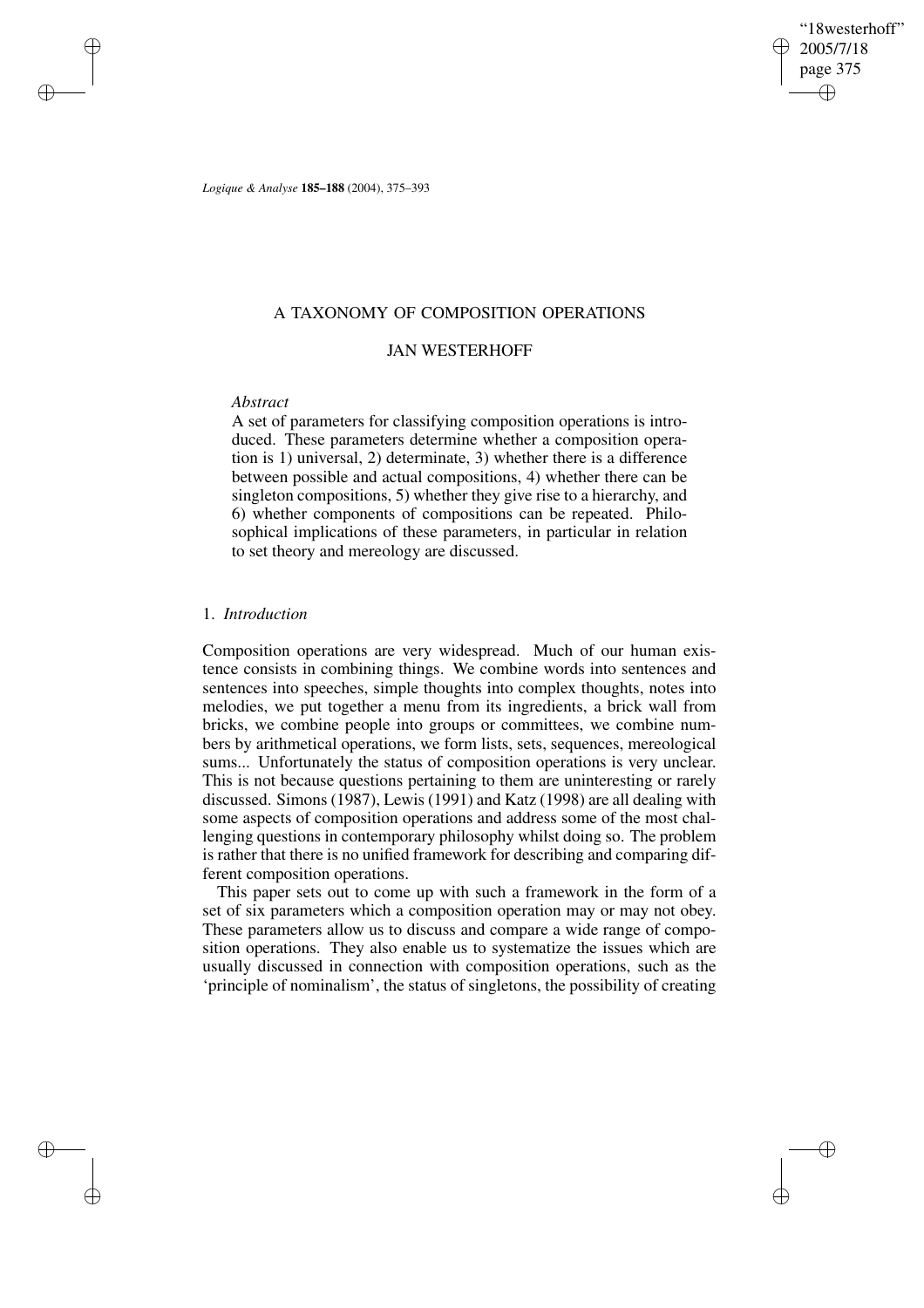## "18westerhoff" 2005/7/18 page 376 ✐ ✐

✐

✐

#### 376 JAN WESTERHOFF

hierarchical structures by iterated composition and the relation of composition operations with the abstract-concrete distinction.

We will discuss each parameter in turn (section 3) and then show how a wide variety of composition operations can be classified by reference to them (section 4). We conclude by adding some remarks on the relation between composition operations and categorizations (section 5).

## 2. *Composition operations*

Composition operations are operations which make some thing out of other things. This is, of course, a bit too general. As Lewis correctly notes

not just any operation that makes new things from old is a form of composition! There is no sense in which my parents are part of me, and no sense in which two numbers are part of their greatest common factor  $[...]^1$ 

We usually consider something to be a composition of some other objects if a) the objects are spatio-temporal *parts* of the new object and b) it is as least theoretically possible that the composition can be *uniquely decomposed* into the objects it was composed from. So a watch is a composition of its spatio-temporal parts, and in taking the watch apart we can retrieve all the original parts used in assembling it. A coffee with milk is composed of coffee and milk, the coffee and the milk are parts of the mixture and it is at least theoretically possible to take it apart molecule by molecule.

There are, however, examples which me might want to regard as cases of composition which fail one of the two conditions. Take the relation between a number and its prime factors. This fails a) since numbers, not being in space or time, do not have spatio-temporal parts. But it satisfies b), since there is a unique decomposition of every number into its prime factors. Some sense can therefore be made of the prime numbers being actually 'in' a number, so that we might want to regard a number as composed of its prime factors.

Other examples of composition operations fail the second condition. Suppose we compose the coffee with milk from two different cartons. It will then not even be theoretically possible to distinguish which molecule came from which carton, so that it is impossible to find a unique decomposition of the mixture into the three original objects (the coffee and the two samples of milk).

 $1$  Lewis (1986a, 38).

✐

✐

✐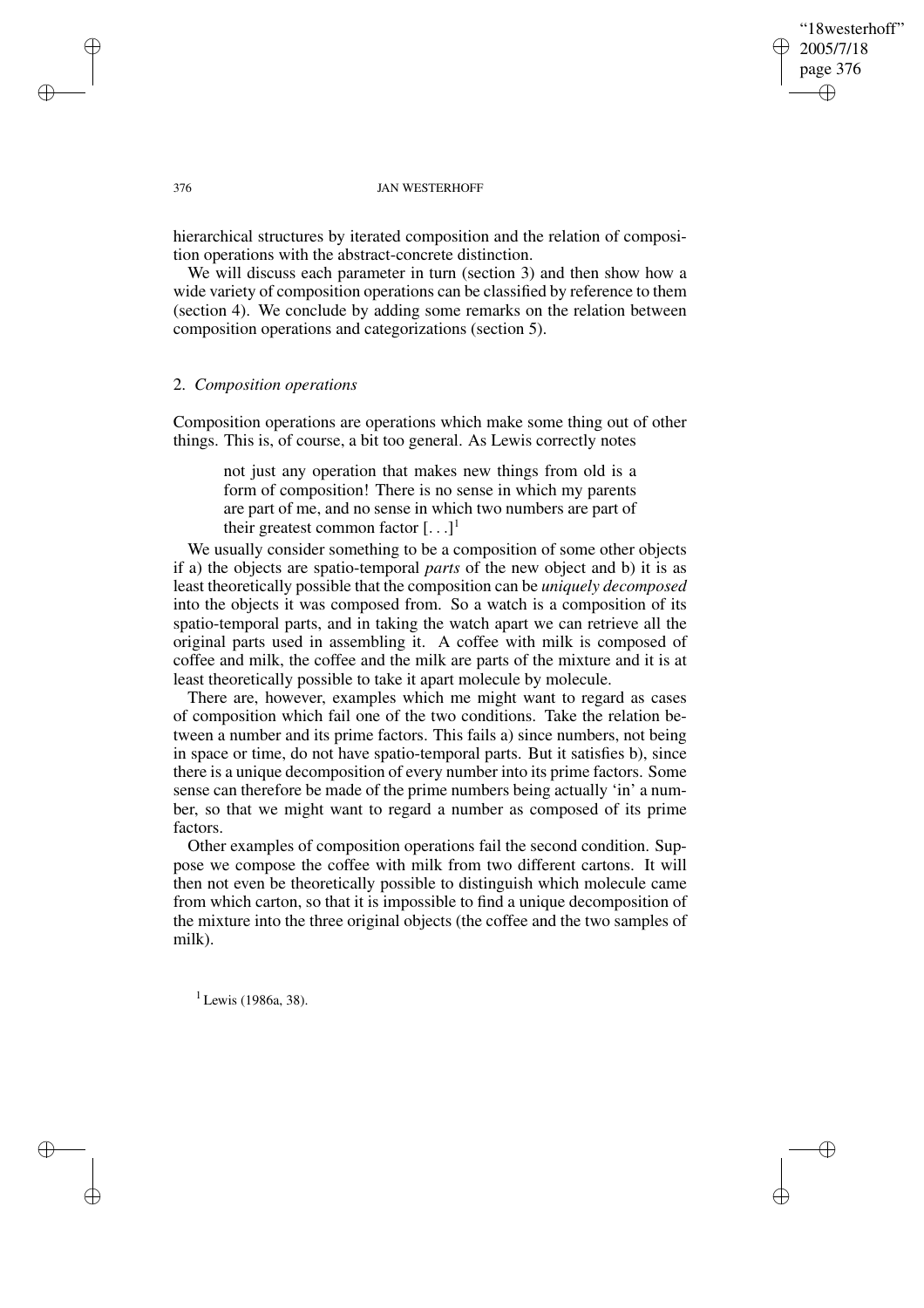✐

✐

✐

✐

For a less pedestrian example take mereological fusion of non-atomic objects. Different fusions can spatiotemporally coincide, and as a consequence we cannot even in principle determine whether e.g. the components fused in forming the whole that is the United Kingdom were England, Wales, and Scotland or all the counties of Great Britain. Fusions in general do not have unique decompositions. This is not an issue if we only fuse atoms, but whether some operation is a composition operation should, I think, only depend on facts about that operation, and not on the objects it operates on. (At the same time a) is obviously satisfied, since England, Wales, and Scotland are all spatio-temporal parts of Great Britain.)

Considering these two cases we can now distinguish a narrow notion of composition, which includes only objects satisfying both a) and b), and a wide one, which will be adopted for our purposes and which also includes operations failing one of the two conditions, such as multiplication of primes or fusion of nonatomic objects. While this is perhaps not as sharp a distinction as we might have hoped, at least it manages to divide the composition operation from those 'which make new things from old' but should not be regarded as compositions.

Let us note two things at this point. First of all we resist the (often nominalistically motivated) temptation of identifying composition operations *tout court* with composition operations obeying such principles as

- compositions can only be made out of more than one thing,
- different compositions cannot be made from the same thing,
- compositions of compositions just give us the original composition again.

Our idea is rather to start out with the minimalistic picture of compositions operations obeying either a) or b) or both and to regard such principles as the ones just given as *parameters* which a particular composition operation can satisfy.

Secondly, as should by now be evident, there is more than just one composition operation. In particular mereological composition is regarded as a composition operation, but not as the only one (*pace* Lewis, who claims that 'mereology describes composition in full generality').<sup>2</sup> The space of composition operations is more comprehensive than Lewis assumes. Restricting ourselves to mereology only obscures the universality and variety of composition operations.

I do agree with Lewis, however, that the line must be drawn somewhere and that such operations like that of forming the greatest common factor should not be regarded as compositions. If we uphold our qualms regarding 'parthood' in the case of numbers it fails a), and, unlike in the prime number

 $2$  Lewis (1986b, 39). See also p. 37.

"18westerhoff" 2005/7/18 page 377

✐

✐

✐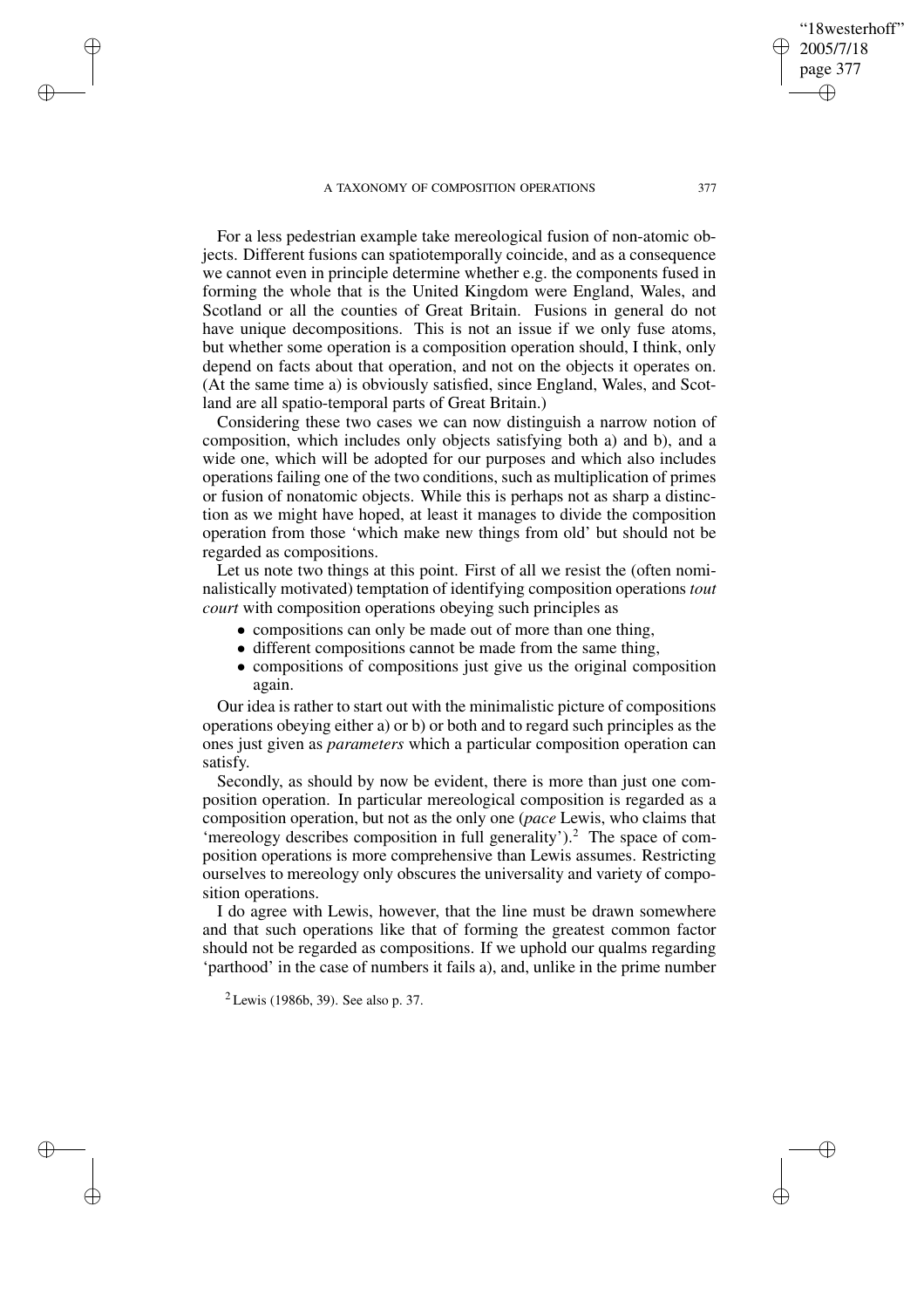"18westerhoff" 2005/7/18 page 378 ✐ ✐

✐

✐

#### 378 JAN WESTERHOFF

case b) is not satisfied either. Knowing that 5 is the greatest common factor of two numbers does not allow me to tell whether the numbers were 10 and 15 or 15 and 20. The same point holds for forming the sum of the digits of a number, and also for non-numerical operations such as drawing implications from propositions. Propositions do not have spatio-temporal parts, and it is obviously not the case that we can retrieve a set of propositions from knowing one proposition it entails. I am not so sure about Lewis' second supposed non-example. We might regard the generation of children from parents as compositions if it was possible to clone parents from the child's DNA. As in the case of the prime numbers it would then make sense to claim that the parents are 'in' the child, although not in the familiar mereological sense of spatio-temporal parthood.

## 3. *Parameters for composition operations*

In order to gain a more systematic picture of composition operations, let us introduce some notation. Let o be a polyadic composition operation on things  $a, b, c, \ldots$  from some collection  $T<sup>3</sup>$ . We will call the things put together to form a composition the *components* of that composition, so the components of the composition  $o(a, b, c)$  will be a, b, and c.

For many composition operations we have to distinguish *possible* and *actual* compositions. The possible composition of some things is just the possible but not actual object which *could* be formed from them, while the actual composition is the actual object which results from *actually putting together* the things involved. To borrow an example of Fine's, an actual ham sandwich is the object resulting from putting together two slices of bread and one slice of ham in the appropriate way. The possible ham sandwich, however, is already there in my kitchen as long as the bread and the ham is, without requiring me to do anything with them.

Let us now write  $o(a, b, c)$  to denote the possible composition of a, b, and c by o, and  $o!(a, b, c)$  for their actual composition. Thus if  $b_1, b_2$  are the two slices of bread, h the slice of ham and  $\sigma$  the appropriate sandwichassembling operation,  $o(b_1, b_2, h)$  will denote the possible ham-sandwich and  $o!(b_1, b_2, h)$  the actual ham-sandwich. Let furthermore  $\phi, \psi, \dots$  be collections of objects from T.

We are now in a position to formulate six parameters which determine the behaviour of composition operations, depending on the way the parameters are set.

<sup>3</sup> Our approach does not demand that the  $a, b, c, \ldots$  are atomic relative to the composition operation, they might as well be composed from some other objects in turn.

✐

✐

✐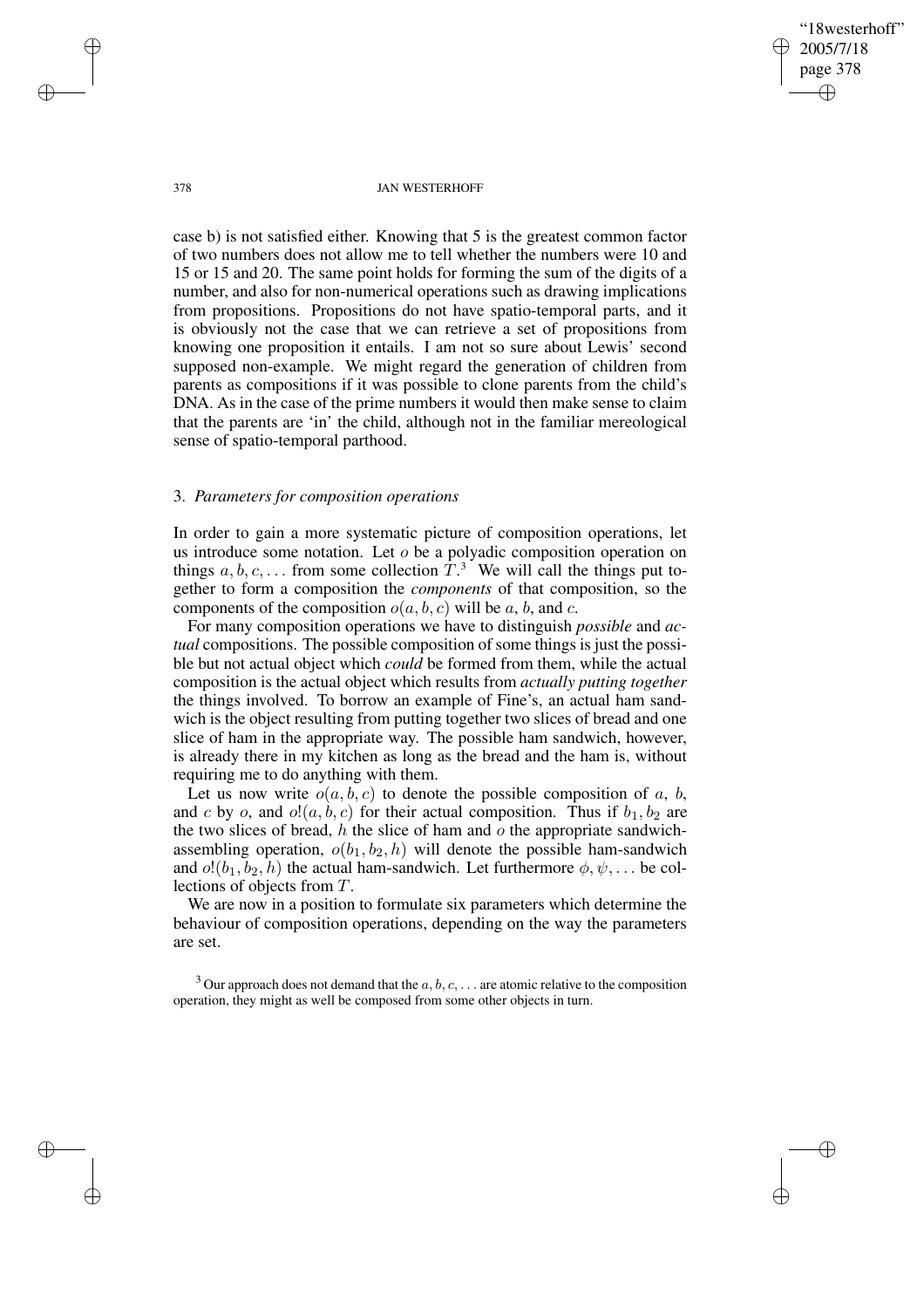- (1) [RANGE] A composition operation is *universal* if, for all  $\phi$ ,  $\psi$ , χ, if o(φ), o(ψ) exist, so will o(χ), where χ is a proper or improper subcollection of the union of  $\phi$  and  $\psi$ . Else the composition operation is *typed*.
- (2) [DETERMINACY] A composition operation is *determinate* if for any  $\phi$  there is at most one  $o(\phi)$ . Else it is *indeterminate*.
- (3) [DIFFICULTY] A composition operation is *easy* if for all  $\phi$ ,  $o(\phi)$ exists iff o!(φ) does. Else it is *difficult*.
- (4) [ORNAMENTATION] A composition operation is *plain* if for all  $\phi$ , if  $card(\phi) < 2$ , then  $o(\phi) = \phi$ . Else it is *ornate*.
- (5) [HIERARCHY] A composition operation is *flat* if for all  $\phi$ ,  $\psi$ , each  $o(o(\phi), o(\psi))$  is identical to some  $o(\phi, \psi)$ . Else it is *hierarchical*.
- (6) [DIVERSITY] A composition operation is *diverse* if for all objects  $a, b, \ldots, o(a, b, \ldots) = o(a, b, b, \ldots)$ . Else it is *repetitive*.

These six parameters constitute conditions which individual composition operations can either satisfy or fail to satisfy. In the first case we will say that the parameter in question is 'on', in the second case it is 'off'. For example, a composition operation which is universal is taken to have the RANGE parameter switched on, while it is switched off for a typed one.

Let us now examine the individual parameters in greater detail.

### 3.1. RANGE

✐

✐

✐

✐

Roughly, RANGE specifies whether any collection of objects can be composed using a particular composition operation, or, to put it differently, whether there is a possible composition for every collection of objects, which consists just of those objects composed by the composition operation. Settheoretic composition is universal: for any collection of non-sets we choose to specify there is a set having exactly these as members. Composing words to form sentences, on the other hand, is not universal but typed: we cannot construct a grammatical sentence from any assortment of words.

In fact the RANGE parameter is slightly more complicated than the one we just described. This is because not all composition operations are applicable within all domains. For example it can be plausibly argued that mereological fusion is only applicable to spatio-temporal objects and thus for example not to numbers. But within its proper domain it applies unrestrictedly: for any two spatio-temporal objects there is their fusion. The more complicated form of the sum principle just ensures that we are dealing with a composition operation in its proper domain.

"18westerhoff" 2005/7/18 page 379

✐

✐

✐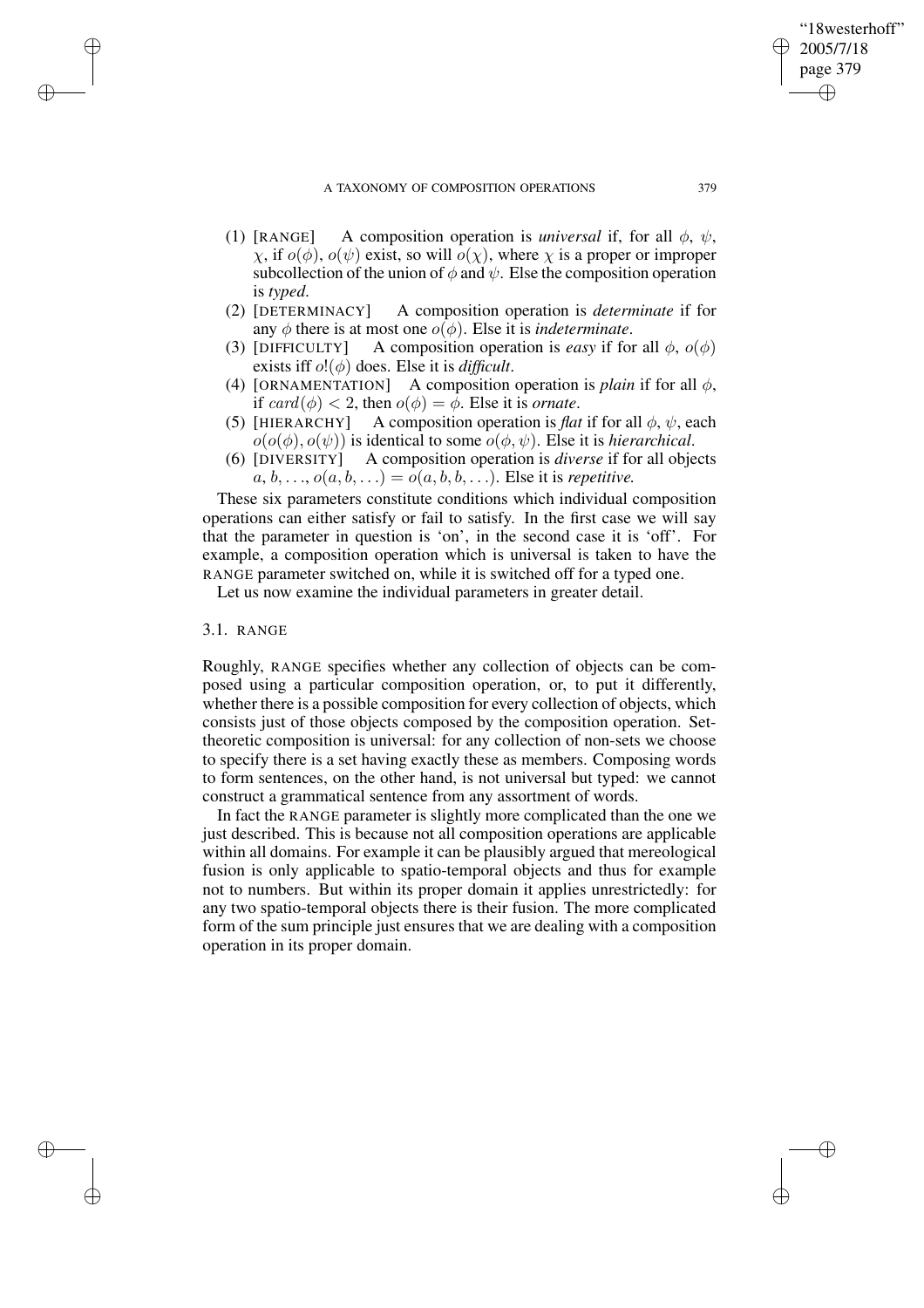✐

✐

#### 380 JAN WESTERHOFF

Philosophical discussion of composition operations has concentrated almost exclusively on universal operations, such as set formation or mereological fusion.<sup>4</sup> Typed composition operations, are, however, relatively widespread (in particular in theories of grammar) and of considerable philosophical interest. We will discuss some examples of these in section 5.

### 3.2. DETERMINACY

The DETERMINACY parameter specifies whether the relation of collections and their compositions is functional or not, i.e. whether or not the same objects can be composed in different manners. Examples of both are straightforward: when collecting objects into a set or marbles into a bag there is only one way of doing this. When collecting objects into an *ordered* set or stacking them in a row on a shelf there are various ways of doing this and thus various possible compositions which can be the result of the composing.

A reader familiar with the literature on nominalism will immediately be reminded of Nelson Goodman's 'principle of nominalism' which 'denies that two different entities can be made up of the same entities'.<sup>5</sup> In fact nominalistically acceptable composition operations don't just have to be determinate, but also plain (composing an object on its own just gives us the object again), flat (repeated composition does not result in anything new) and diverse (objects may not occur repeatedly in compositions). Moreover, they will presumably have to be easy. Given Goodman's reluctance to accept different things made up of the same bits it is unlikely that he would stomach the distinction between actual and possible compositions which, after all, consist of the same objects (exactly the same ham and bread is in the actual and the possible ham sandwich). Thus Goodman's 'principle of nominalism' fixes five of the six parameters to the 'on' position. His composition operation of choice is, of course, mereological fusion, and this also has the RANGE parameter switched on. But this is not necessitated by Goodman's discussion. The principle of nominalism would not contradict the existence of a composition operation which was just like fusion, but typed, so that not all collections of objects, but only those 'fitting together' in a previously defined way could be fused. Such an operation might be appealed to when discussing the composition of integral wholes.<sup>6</sup> Integral wholes are

<sup>4</sup> Simons (1987, 324) mentions the closely related case of complex forming composition operations: 'the sum exists just when all the constituent parts exist  $[\ldots]$ . By contrast, a complex constituted of the same parts as the sum only exists if a further condition is fulfilled.' A plausible condition to impose here is that the different parts must fit together.

✐

✐

✐

 $5$  Goodman (1972, 158).

<sup>&</sup>lt;sup>6</sup> See Simons (1987, 324–360).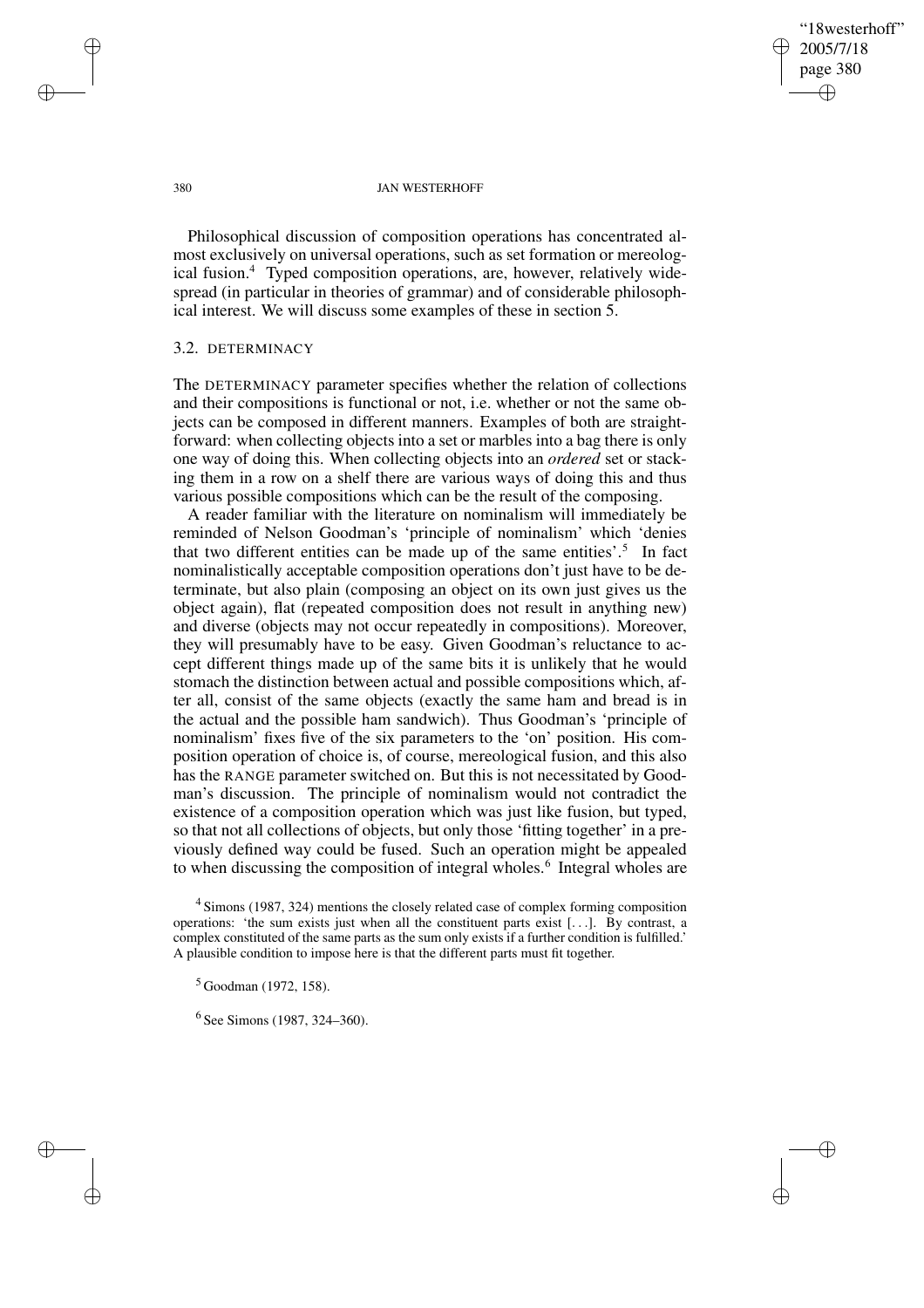objects which are in some suitable sense coherent, such as continuous lumps of matter, families or libraries, as opposed to arbitrary mereological sums and random assemblies of people and books.<sup>7</sup> A typed version of mereological composition would only fuse such collections which would result in integral wholes. It would not fuse *all* material objects, but only those of the necessary spatio-temporal coherence.

## 3.3. DIFFICULTY

✐

✐

✐

✐

In the case of difficult composition operations there is a difference between possible and actual compositions. Just having the ingredients for a ham sandwich (and thus a possible ham sandwich) in our kitchen does not yet get us an actual ham sandwich: we have to do some assembling first. Contrast this with the case of set formation. Set formation is not difficult but easy. Once the notion of a set has been defined there is a set of all the books in my room. But just *defining* 'linear arrangement on the shelf' does not result in there being a linear arrangement of all the books in my room on the shelf. I actually have to get up and put them there.

It is not the case that a composition operation's being easy implies that either it or its components are abstract (in the sense of being located neither in space nor in time). This can easily be seen by considering the case of fusions. Fusions and their components are as concrete as arrangements of books on shelves and the books themselves (they are in space and time, can come into and go out of existence) but there is not difference between a possible and an actual fusion.<sup>8</sup> Fusions come into existence just by fiat, in the same way in which sets do without the need of any further 'actualizing activity' as was required in the cases of putting together the ham sandwich or arranging books on the shelf.

If a composition operation is difficult, however, this implies that the composition itself (though not necessarily all of its components) must be concrete. The activity necessary for transforming the merely possible composition into a fully-fledged actual one creates an object which is in space or time, or both. Difficult composition operations demand that we do something with the objects to be composed, either by interacting with physical objects in the ordinary manner (arranging them on a shelf, putting them into a bag) or by interacting with mental objects by performing certain mental operations with them (thinking of a collection of numbers one after another,

 $7$  Simons (1987, 330) defines this coherence as connectedness relative to a characteristic relation.

<sup>8</sup> At least if all the objects to be fused are actual. The problem of fusing mere *possibilia* will not be discussed here.

"18westerhoff" 2005/7/18 page 381

✐

✐

✐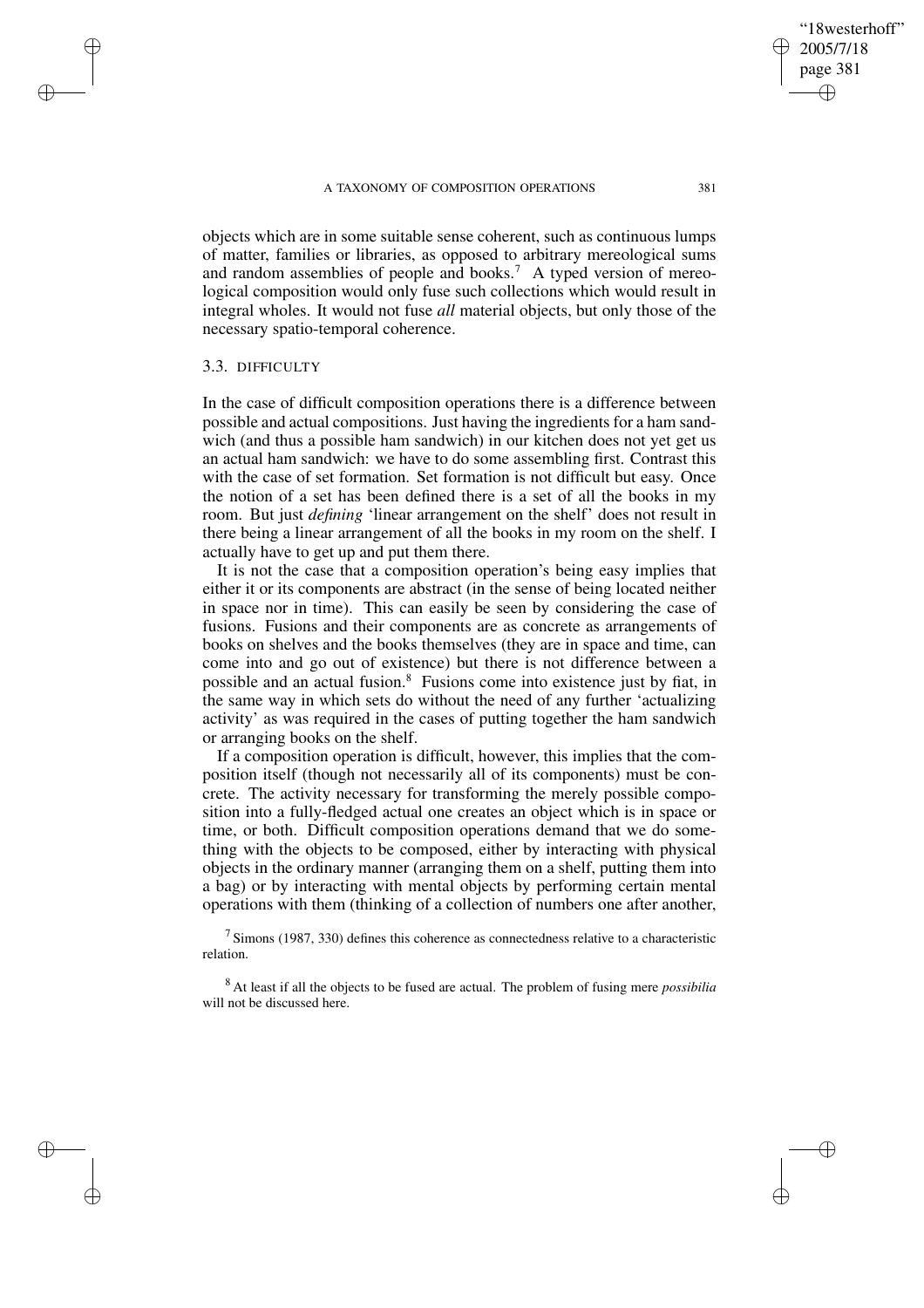"18westerhoff" 2005/7/18 page 382 ✐ ✐

✐

✐

#### 382 JAN WESTERHOFF

computing their sum). For easy operations this doesn't have to be done, we don't even have to do something with them in our minds. Neither me nor anybody else has to think of the set of objects in my room for it to be there. The introduction of the concept miraculously carries its existence with it, without demanding any further action on our part.

The ham sandwich, the row of books, a sentence or a melody all exist in two forms, as mere possible compositions (which are abstract) and as actual compositions (which are concrete). This explains why there sometimes seem to be two answers when we inquire whether e.g. the composition operation which makes melodies from individual notes is easy or difficult. If we think of the notes independently of their physical realization on any instrument it is easy — possible and actual melodies coincide in the realm of musical abstracta that is the collection of all melodies. If we think of the notes as actual spatio-temporal events (performances of the notes) it is difficult, for there is the world of difference between a merely possible melody and one which has been actualized.

Note that not all the components of the result of an easy composition operation have to be concrete themselves, though the result has to be. Some, though not all, may be abstract. Consider the concrete object which is the tiling of a particular floor. It can be considered as the composition of some concrete objects (the tiles) and an abstract one (the pattern). In this sense concrete objects can have abstract components.

### 3.4. ORNAMENTATION

The ORNAMENTATION parameter settles whether composing a single object results in anything new. The parameter specifies that a composition operation is plain just in case the following condition is fulfilled: if there are strictly fewer than two objects in a collection, the result of composing this collection is just the collection itself.

Mereological fusion is an example of a plain composition operation. Fusing a collection with just one object in it gives us that very object again, while fusing nothing whatsoever leaves us with what we started with as well: nothing whatsoever. <sup>9</sup> Set theory differs from this and is thus ornate. Applying set formation to a single object does not give us the single object again, but its singleton, and this, being a set, is different from the original object. Similarly forming a set of nothing whatsoever results in *something*, namely the empty set.<sup>10</sup>

<sup>9</sup> Standard mereologies have no truck with the concept of an empty fusion. See Simons (1987, 13–14), Lewis (1991, 10–11).

 $10$  For a discussion of the metaphysical oddities of the singletons and the empty set see Lewis (1991, 1.5, chapter 2).

✐

✐

✐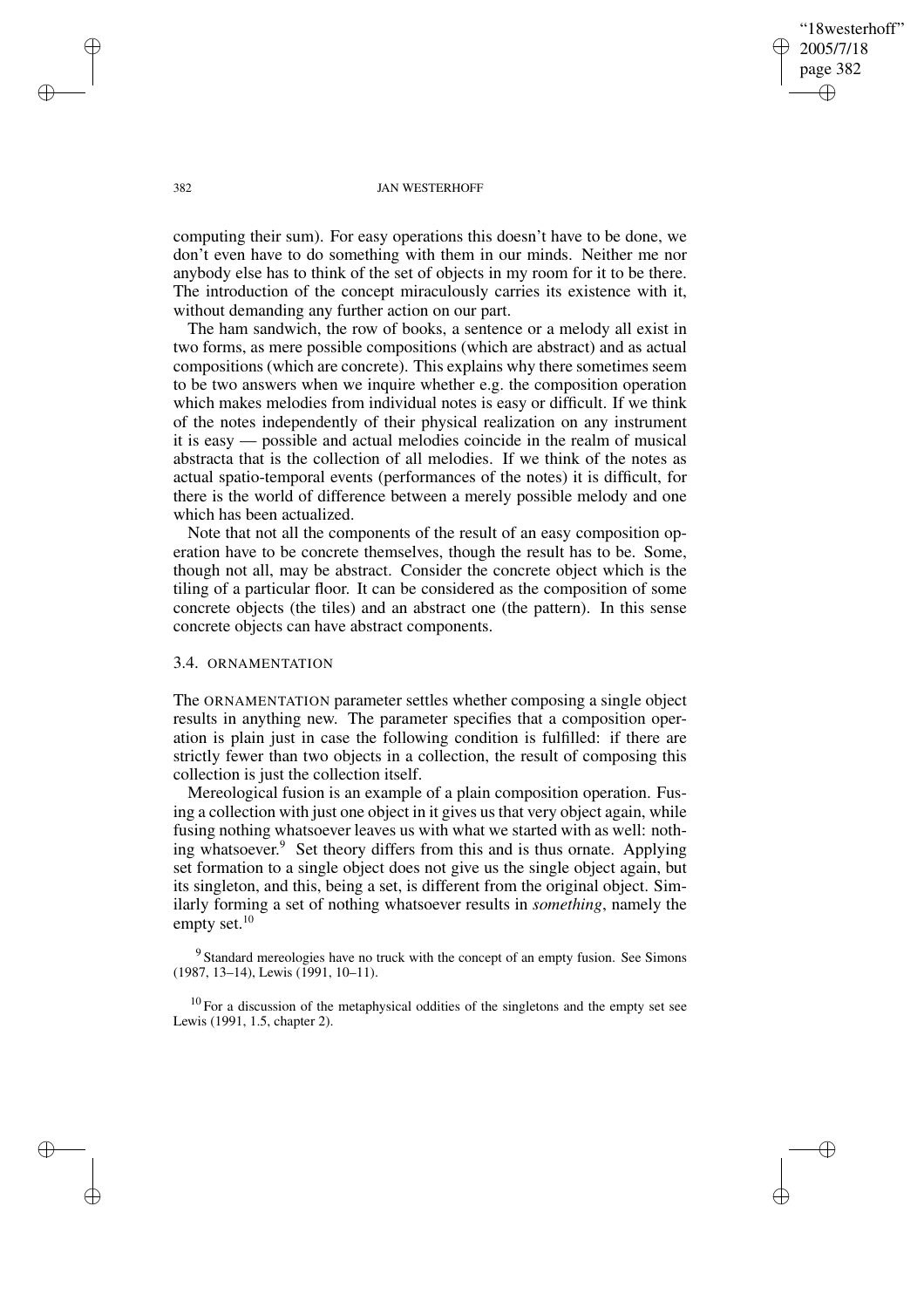In a way talk of the composition of collections with just a single object in them seems to be stretching language: after all the OED informs us that composing means 'to make by putting together *parts* or *elements*' (note the plural). In fact consideration of the ORNAMENTATION parameter allows us to distinguish two distinct senses of composition which are usually lumped together: *compounding* and *collecting*. Compounding operations are plain composition operations, and composition operations in the original sense: they only operate on more than one object. Collecting operations are ornate composition operations and can even function with only one object present. It is therefore tempting to regard them as operations which put objects in some sort of 'container' (in the widest possible sense of the word).<sup>11</sup> The reason why they can produce something new out of a single object is because they add the 'container' to it, and thereby produce an object distinct from the old one.

It seems that this distinction would help in clarifying the discussion of whether all composition operations have to be plain<sup>12</sup> or whether there can also be ornate ones, such as the formation of committees,  $13$  where a committee with a single member is different from this member. Given that all the examples of ornate composition operations discussed so far satisfy one of the conditions on composition operations given above the dispute can be dissolved by accepting that there are composition operations which are compoundings (which are closest to the Lewisian claim that 'composition is the combining of many things into one' (Lewis, 1986b, 37)) and also those which are collectings. These latter can form a complex from just one object because they add something to it (the set-theoretic lasso, as it were).

We might want to note at this point that there is at least one system of set theory which seems to consider set formation as plain rather than ornate. This is the system developed by Quine in (1963, 31–33) which counts 'an individual, its unit class, the unit class of that unit class, and so on, as one and the same thing'. Thus if we take any collection containing a single individual a, according to Quine's theory  $a = \{a\}$ , so that set formation comes out as plain, rather than ornate. Our distinction of compounding and collecting operations would then run into difficulties, because set formation would not count as a collecting operation any more, a result which is unintuitive. But this problem is in fact illusory since Quine's theory does not satisfy  $o(\phi)$  =  $\phi$  unrestrictedly, but only when  $\phi$  is a single individual. Quine does not

 $11$  Lewis (1991, 42) calls this view of singletons the 'lasso hypothesis'.

<sup>12</sup> Lewis (1986b, 38–39).

✐

✐

✐

✐

 $13$  As argued by Katz (1998, 144).

"18westerhoff" 2005/7/18 page 383

✐

✐

✐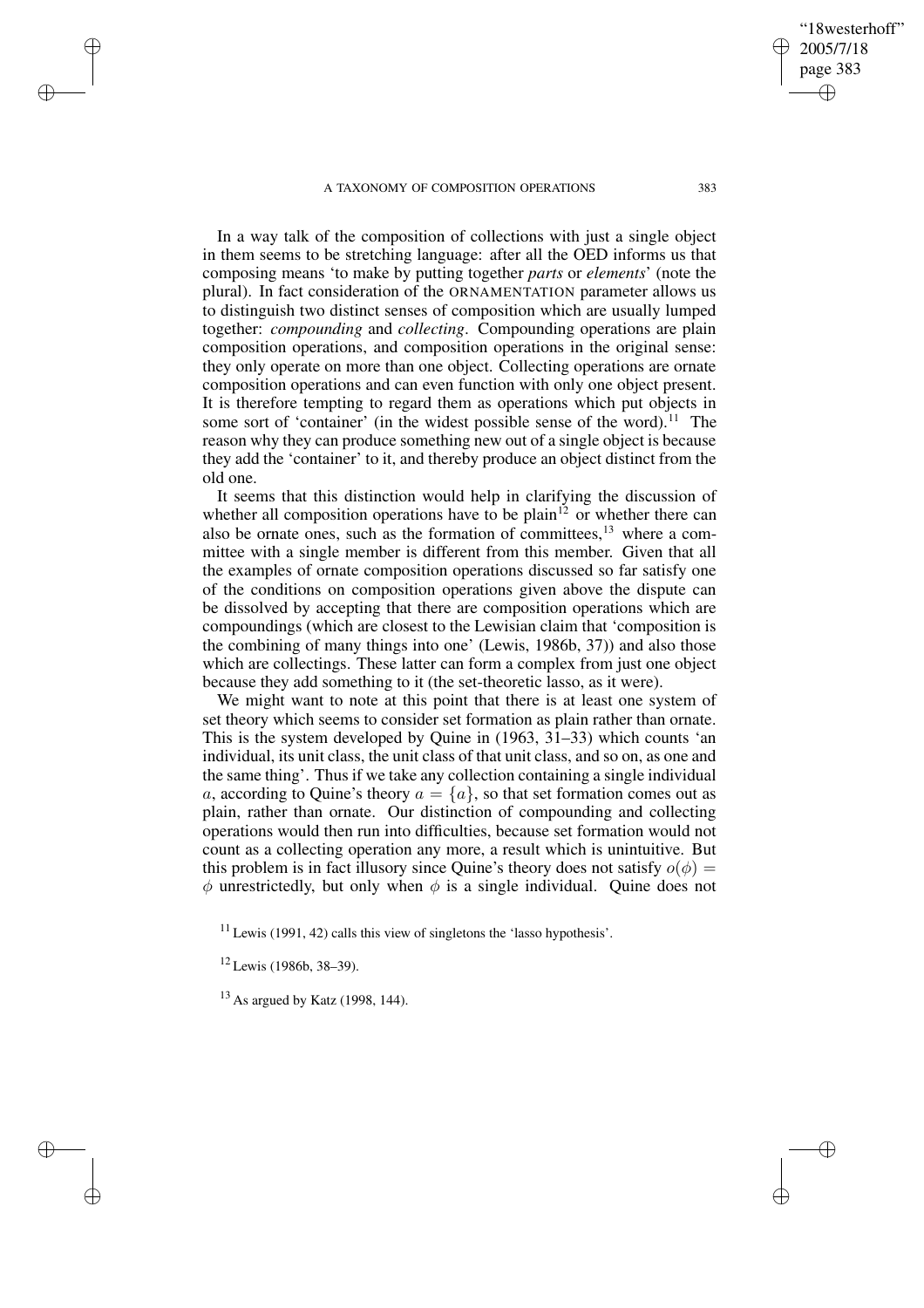✐

✐

#### 384 JAN WESTERHOFF

identify entities and their singletons generally, but only individuals and their singletons.<sup>14</sup>

A further way of telling compounding from collecting operations is their attitude towards composing nothing whatsoever. In the case of compounding this makes no sense: if there is nothing, there is is nothing which could be produced by putting this nothing together. But for collecting operations the case is different. What justifies the existence of singleton collections (the conception of collecting things into a container) also justifies the existence of empty collections. In the same way as we can put one object in a bag we can put nothing in the bag and still end up with more than nothing, namely the empty bag. A badly planned art collection can end up containing only a single painting — it still remains an art collection<sup>15</sup> and continues to be one if bad luck accompanies bad planning and the only picture it contains is stolen. It makes sense to speak of singleton or empty art collections because of the surroundings, the 'container' which make up an art collection in addition to the paintings: the exhibition hall, the frames, the catalogue, the plans for further development and so on.

# 3.5. HIERARCHY

The HIERARCHY parameter specifies whether iterated composition can result in objects which cannot be constructed by single compositions. For flat composition operations this is not the case. The history of constructing the composition cannot be found in the resulting object. The fusion of three objects  $a$ ,  $b$  and  $c$  could have been composed in all sorts of ways: by fusing them all at once, by first fusing  $a$  and  $b$ , and then fusing  $c$  with the result, by first fusing  $a$  and  $c$  and then fusing  $b$  with the result, and so on. If the composition operation we employ is not fusion but set-formation, however, these three constructional histories will lead to three different sets, namely  ${a, b, c}, {a, b}, c$  and  ${a, c}, b$ .

Hierarchical composition operations are important not just because they can 'spin extravagant realms of being out of just one single thing'<sup>16</sup> but because they can be used to create many-layered hierarchical structures rather than one-layered flat ones. The existence of such a composition operation

<sup>16</sup> Lewis (1991, 13).

✐

✐

✐

<sup>&</sup>lt;sup>14</sup> 'If y is a class of several members or of none, certainly y must be distinguished from its unit class, which has one member. [. . .] In general thus the distinction between classes and their unit classes is vital, and I continue to respect it. But the distinction between individuals and their unit classes serves no discoverable purpose [. . .].' Quine (1963, 32).

<sup>&</sup>lt;sup>15</sup> This point is due to Daniel Isaacson. See Lewis (1991, 30).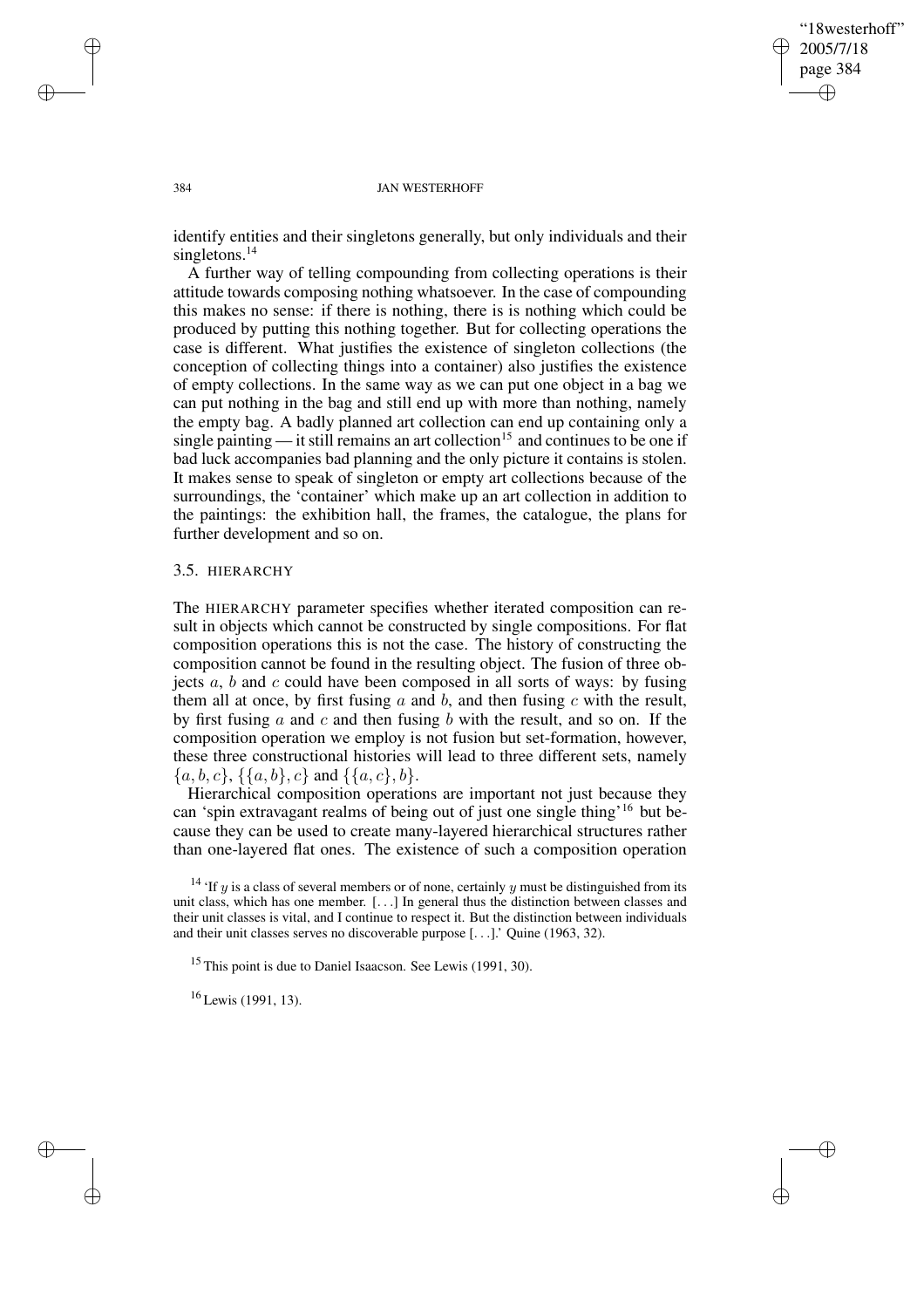is essential for the expressive power of natural language. This is not often realized and in fact this consideration is curiously absent from Goodman's discussion of composition operations. Goodman discusses the case of ordered pairs and argues that pairs like  $\langle a, b \rangle$  and  $\langle b, a \rangle$  are distinct only to the extent to which they are descriptions of the same thing.<sup>17</sup> But clearly this will not do in tackling the linguistic case. That Albert is taller than Becca and that Becca is taller than Albert are not different descriptions of the same fact, the facts they describe are even mutually exclusive.

Composition operations forming sentences from their constituents cannot be flat, as for example syntactic concatenation is. Concatenating 'he chased away the man' and 'with the dog' and concatenating 'he chased away', 'the man', and 'with the dog' give exactly the same strings of syntactic items. The fact that this sentence has two meanings (depending on whether 'with the dog' is a qualification of the man or the means of chasing) must therefore be due to the fact that on another level (where the relevant composition operation is not concatenation but the composition of sentences from their semantic constituents) there is the possibility of distinguishing these two different ways of composing the sentence (composing 'with the dog' first with 'the man' or first with 'he chased away'). The composition operation in play here is required to allow us to trace the compositional history of the item in question in the resulting object. As such it has to be hierarchical, rather than flat.

### 3.6. DIVERSITY

✐

✐

✐

✐

This parameter specifies whether it makes a difference that some object appear repeatedly in the collection to be composed. For set formation this is not the case, the set formed from the object  $x$  twice over is just the same as that formed from x, namely  $\{x\}$ . But the *tuples* formed in such a way are different, namely  $\langle x, x \rangle$  and  $\langle x \rangle$ . Formation of ordered sets is therfore repetitive, not diverse. The same holds for the composition operation of multiplication;  $2 \cdot 3$  is different from  $2 \cdot 2 \cdot 3$ .

One might think that there is a certain tension between a composition operation's being repetitive and its relating concrete objects. After all, do we not know that one of the identifying criteria of concreta is that they cannot be repeated in different spatial locations at the same time? This is correct,

"18westerhoff" 2005/7/18 page 385

✐

✐

✐

<sup>&</sup>lt;sup>17</sup> 'Normally we do no more conclude that we describe different composite entities when we name two people in different order than we conclude that a house from top to bottom and the house from bottom to top are different entities [. . .]. In daily life a multiplicity of descriptions is no evidence for a corresponding multiplicity of things described.' (Goodman, 1972, 164).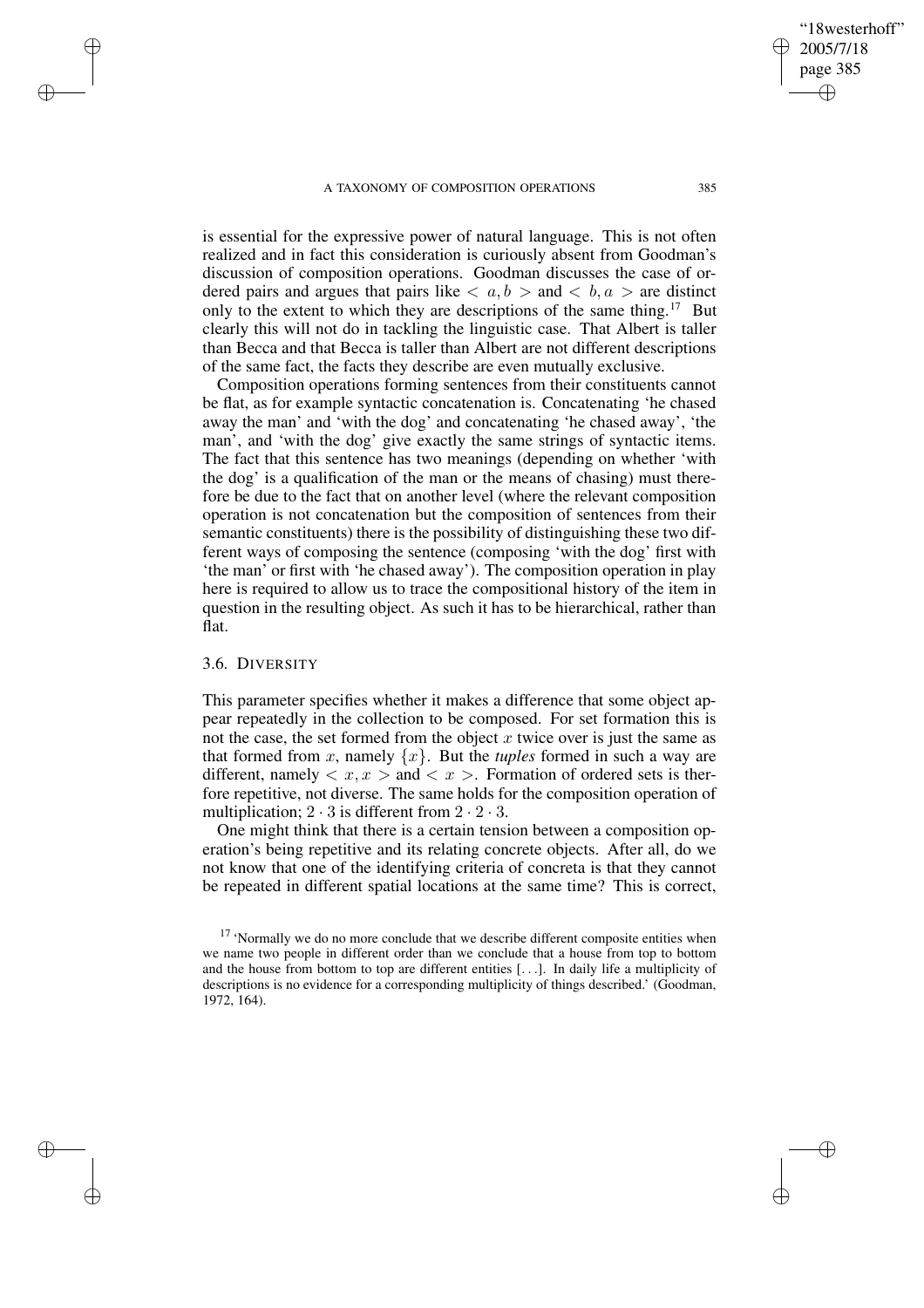"18westerhoff" 2005/7/18 page 386 ✐ ✐

✐

✐

#### 386 JAN WESTERHOFF

but the nature of repetition of concreta in compositions is different. Consider as a paradigm example the ordered set of cities I visited last year, it is  $\langle$  Vienna, London, Vienna  $\rangle$ . I have been to Vienna twice and that is why Vienna (the city itself, not just the name or the concept of the city) occurs twice in the ordered set. Given that the set as an abstract object does not have a spatio-temporal location it can contain components (things it has been composed from) with such locations, without implying that they are repeated at different locations at the same time. So in the same way as concrete objects can have abstract components (as in the form/matter case discussed in section 3.3) abstract objects can have concrete components (for examples as members in the set-theoretic sense).<sup>18</sup>

We should note, however, that the above consideration implies that it is not possible to have a repetitive composition operation which puts together only concrete objects and is itself concrete, for the very reason that the only form of repetition of concrete objects in a *concrete* composition can be in the form of multiple spatial presence at the same time, $19$  and this is a property concrete objects do not have.

Note finally that the impossibility of having a repetitive operation on concreta producing concreta does not imply that a repetitive composition operation could not be difficult. As we saw in section 3.3, being difficult only implies that the *composition* itself is concrete, but does not demand that all the components have to be concrete too (the tile/pattern example was supposed to demonstrate this).

Repetitive composition operations are also essential in accounting forstructural universals, i.e. universals involving other universals, such as 'being methane' involves the universal 'being a hydrogen atom'. Lewis (1986b) argues vigorously against the existence of such universals. His main argument is that there is no good way of making sense of an operation which composes structural 'complex' universals from 'simple' ones. Amongst other things, this would have to be repetitive (since there are four hydrogen atoms in a methane molecule). Lewis claims this is incomprehensible:

<sup>19</sup> Having multiple tokens of the same type will not help, since the tokens will all be spatio-temporally distinct objects and therefore cannot be repeated. The type itself, on the other hand, is abstract.

✐

✐

✐

<sup>&</sup>lt;sup>18</sup> This point corresponds closely to Katz's point about 'composite objects' (Katz, 1998, 121, 141). He argues that the existence of objects such as impure sets implies that the division of things into homogeneously abstract and concrete things is not exhaustive. According to him we have to introduce a new category of heterogeneous composite objects which contain both abstract and concrete objects as constituents.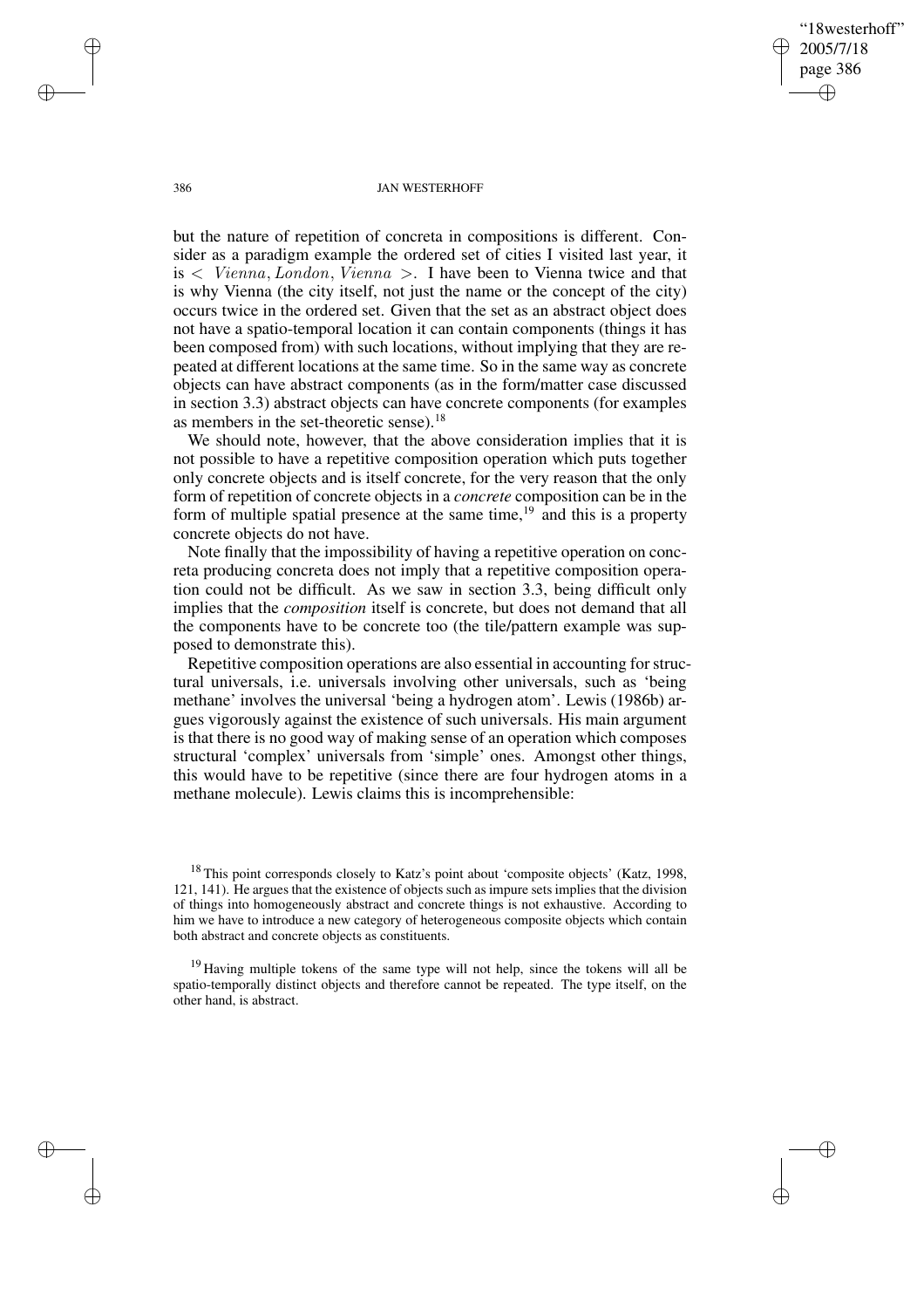But what can it mean for something to have a part four times over? What are there four of? There are not four of the universal *hydrogen*, or of the universal *bonded*; there is only one.<sup>20</sup>

If we get rid of the Lewisian equation of 'composition' with 'mereological fusion' the matter is not so obscure. If we talk in terms of the more general notion of constituents, ordered sets are a perfectly straightforward example of the multiple occurrence of objects. They do not have the same part several times over, but the same constituent repeatedly, which means that the same constituent was used several times over (if we are forgiven this temporal way of speaking) in putting together the composition, as for example an expression-types is used several times in the same sentence. Of course Lewis would not be happy with this, given that he denies set-theoretic composition to be composition at all.<sup>21</sup> But first of all set-theoretic composition (which fails condition a) given in section 2) has as much right to be regarded as genuine composition as mereological fusion (which fails condition b)), and secondly we are not committed to assuming that structural universals are actually *sets* of simple ones. I personally do not think they are, though I do not have any conclusive argument for this. The important point is that all we would require is that the composition operation composing structural universals is repetitive, in the same way as composition of ordered sets is, and none of Lewis' arguments manage to show that such repetitive composition operation cannot exist.

### 4. *The space of composition operations*

In order to see how the above parameters can help us systematize composition operations let us look at some examples which exemplify different settings of the six parameters. Here they are:

- (1) Collecting urelements together to form a set.
- (2) Collecting urelements together to form an ordered set.
- (3) Collecting urelements together to form an multiset.<sup>22</sup>
- (4) Collecting urelements together to form a sequence.
- (5) Forming the mereological fusion of some material objects.
- (6) Multiplying a collection of prime numbers.
- (7) Putting material objects into a bag
- (8) Aligning material objects in a spatial linear order, such as men in a row or books on a shelf.

<sup>20</sup> Lewis (1986b, 34).

✐

✐

✐

✐

<sup>21</sup> Lewis (1986b, 37).

"18westerhoff" 2005/7/18 page 387

✐

✐

✐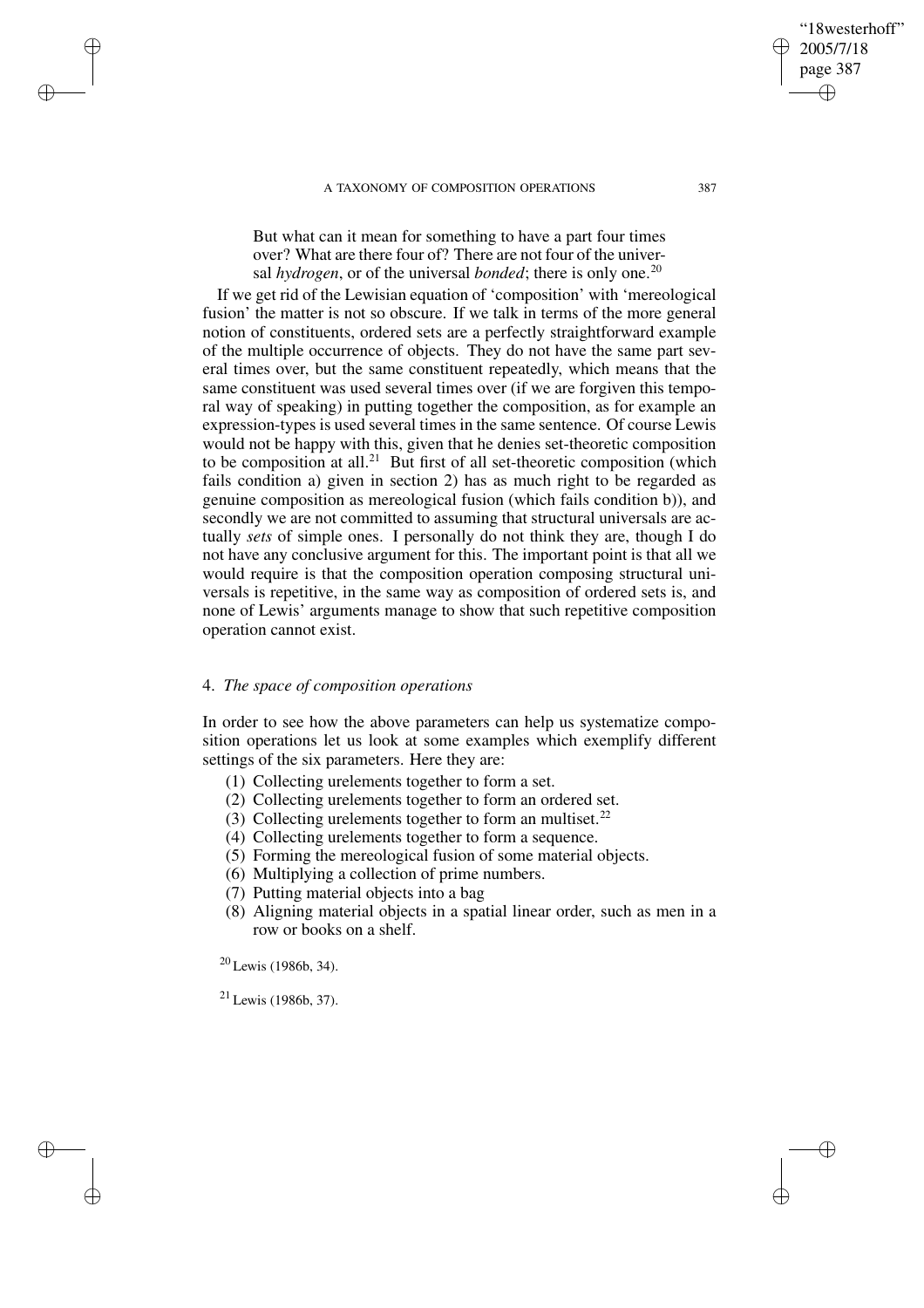## "18westerhoff" 2005/7/18 page 388 ✐ ✐

✐

✐

#### 388 JAN WESTERHOFF

(9) Putting together expressions to form a sentence.

(10) Stacking Lego blocks into one another.

It is easy to see that all of these are composition operations in the sense described in section 2, i.e. the resulting compositions either contain the objects they are composed from as spatio-temporal parts or they can be uniquely decomposed into the original objects.

How these operations reflect the different settings of our parameters can be best observed in the following table. Note that the second or 'negative' setting of each parameter is set in *italics*.

|     | <b>OPERATION</b> | <b>RANGE</b> | <b>DETER</b> | <b>DIFFIC</b> | <b>ORNAM</b> | <b>HIERAR</b> | <b>DIV</b> |
|-----|------------------|--------------|--------------|---------------|--------------|---------------|------------|
| 1.  | <b>SET</b>       | univ         | det          | easy          | orn          | hie           | dist       |
| 2.  | <b>MS</b>        | univ         | det          | easy          | orn          | hie           | rep        |
| 3.  | <b>TUPLE</b>     | univ         | ind          | easy          | orn          | hie           | dist       |
| 4.  | <b>SEQUENCE</b>  | univ         | ind          | easy          | orn          | hie           | rep        |
| 5.  | <b>FUSION</b>    | univ         | det          | easy          | plain        | flat          | dist       |
| 6.  | PRIME            | univ         | det          | easy          | plain        | flat          | rep        |
| 7.  | <b>LINEAR</b>    | univ         | ind          | diff          | plain        | flat          | dist       |
| 8.  | <b>BAG</b>       | univ         | det          | diff          | orn          | hie           | dist       |
| 9.  | <b>SENTENCE</b>  | typ          | ind          | easy          | orn          | hie           | rep        |
| 10. | <b>LEGO</b>      | typ          | ind          | diff          | plain        | flat          | dist       |

The justifications for most of the entries in this table should be straightforward. The setting of parameters allow us to group together different sets of composition operations. The first four operations are all hierarchical: they allow us to compose objects by iterated application which cannot be composed by single applications. Set formation is universal (any collection of objects can be composed into a set), determinate (there is always only one way of doing this), easy (there is no difference between actual and possible

 $22$  A brief note on terminology: Multisets (denoted by [ ]) are distinguished from sets  $({} \{\})$  in that repetition but not the order of elements matters for their individuation. (For the formal details of multiset theory see Blizard (1989).) Tuples  $(<)$  with elements in different orders are distinct, but do not allow for elements to be repeated. Sequences (| |)are just like tuples but allow for repetitions. The following identities and non-identities may serve as a summary:

 ${a, b} = {b, a} = {b, a, a} = {a, a, b}$  $[a, b] = [b, a] \neq [b, a, a] = [a, a, b]$  $a, b > \neq b, a >= b, a, a > \neq a, a, b >$  $|a, b| \neq |b, a| \neq |b, a, a| \neq |a, a, b|$ 

✐

✐

✐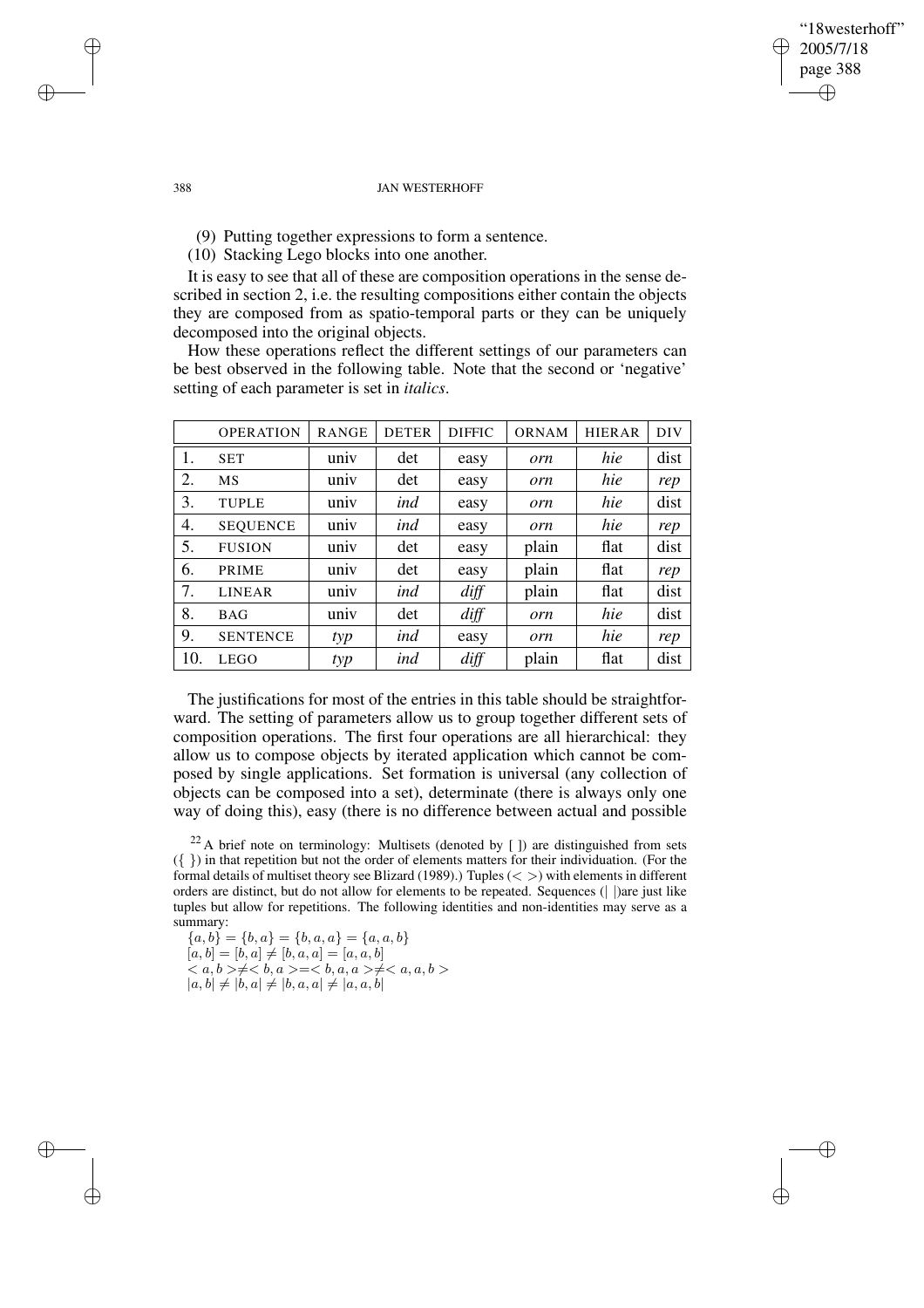✐

✐

✐

✐

sets), ornate (singletons are different from their only members), and diverse (all the members of a set must be distinct). Multiset formation is just like set formation, apart from the setting of the last parameter: in multisets elements can occur repeatedly. Formation of tuples differs from multiset formation in the way the determinacy parameter is set: while there is only one way of composing a collection of objects into a multiset, there are generally different ways of composing them into a tuple. The diversity parameter for tuples is set in the same ways as for sets. Sequences again are like tuples but differ in the setting of the diversity parameter: as multisets are to sets, sequences are to tuples.

Let us now consider the remaining four operations which are all universal: fusion, multiplying primes, linear arrangement and bagging. Fusion is the only operation which has all the parameters set in the first or 'positive' way. It is distinguished from set formation by being plain (fusing in object with itself does not result in anything new) and flat (we cannot construct a hierarchical structure with several levels by iterated fusing). Multiplying prime numbers is just like it, but does not demand that the elements composed must all be distinct: the diversity parameter is set the other way. Linear arrangement and bagging are the first two difficult operations we meet. Here actual and possible compositions come apart. The possible arrangement of objects in a row or their possible bagging are not the same as their actual arrangement or bagging.

Our final two composition operations, sentence composition and Lego are typed. They do not apply to all objects across the board but only to certain specific collections which 'fit together', either into a grammatical sentence or into a Lego structure. They are also both indeterminate; it is generally possible to put them together in more than one way. As can easily be seen they differ regarding all other parameters.

It is now obvious that there are 64 different ways in which the above six parameters can be set. Do all of these settings describe different composition operations, i.e. are all the different combinations of 'on' and 'off' settings consistent, and the six parameters thus all independent?

It is straightforward to check that all the parameters are pairwise independent, so that every positive or negative setting of a parameter is consistent with the positive or negative setting of an arbitrary second one. Indeed the ten examples of composition operations given above provide us with sufficient material for producing examples of many of the pairwise combinations to be considered. The only combination we might have initial doubts about is that of difficulty and repetitiveness. After all the two examples of difficult composition operations required some causal interaction with the objects composed (such as arranging them in a row or putting them into a bag) to bring about the composition. But then it might be argued that such a composition operation cannot also be repetitive: we cannot build a Lego structure,

✐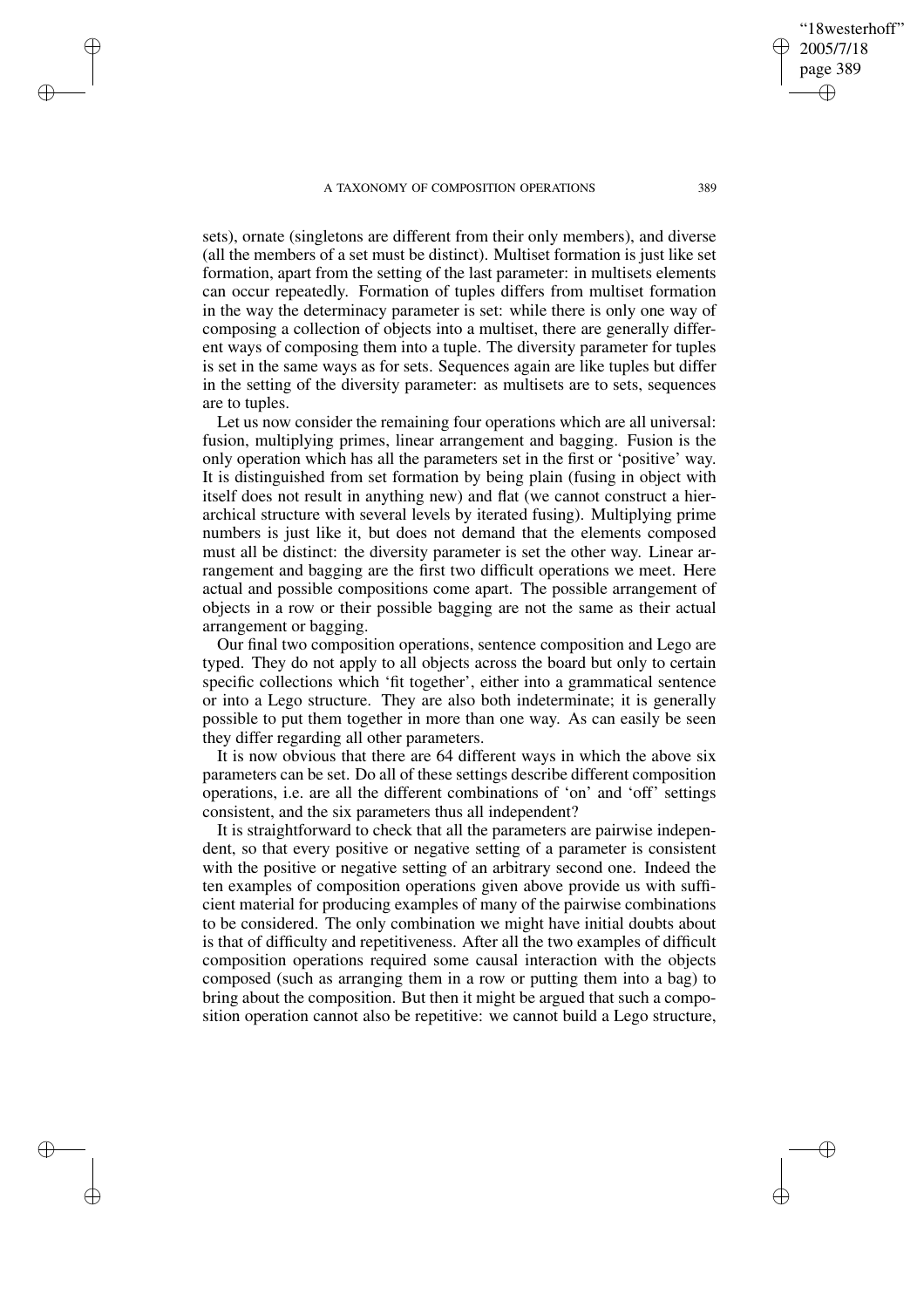✐

✐

#### 390 JAN WESTERHOFF

for example, using the same Lego block twice (we can use to tokens of the same block type, but this is a different thing). But as we saw at the end of section 3.6 this tension disappears once we consider that only the composition itself, not not all its components have to be concrete (so that repetition can be restricted to the abstract components of concrete objects).

Of course the pairwise independence of the parameters does not yet give us full independence. After all it might be the case that, for example, the first three parameters being on required the fifth to be off. This would be consistent with pairwise consistency but implies that not all 64 possible settings of the parameters will describe composition operations. In order to rule out such a situation it would be necessary to find examples of composition operations, one for each of the 64 settings.

## 5. *Typed composition operations*

Typed compositions operations are an important and fundamental kind of composition. Moreover, they are operations which are not generally studied much as a class in their own right. Apart from the linguistic case and Lego we find them in chemistry (when composing atoms into molecules not all collections of atoms will fit: their valencies must be right too), in music (not all combinations of notes form a melody) and mathematics (in the case of functional composition: the range of the one function must be the domain of the other one). A less obvious example is composing constituents of states of affairs to form states of affairs (if they do not have the right logical form they will not fit, e.g. two individuals and a monadic property cannot together constitute a state of affairs). Composition operations of this sort allow us to *type* objects according to the way they can be stuck together with other objects to form a complex. In chemistry atoms can be sorted in this way, in linguistics categorial grammar uses exactly this procedure to define its grammatical categories. This is done by collecting objects together according to intersubstitutability criteria. Two objects will be taken to be in the same category if they can be intersubstituted in all complexes without destroying complexhood. Obviously this can only work if the range parameter is not set to universal, otherwise, whenever  $o(a, b)$ ,  $o(c, d)$  exist, so will  $o(a, c)$ ,  $o(b, d)$ .

The types or categories thus arrived at are *functional categories*. If o is a typed composition operation on some objects  $a, b, c, \ldots$  which compose compositions of sort  $C$  from them, an object  $x$  is said to belong to the functional category (a|C) if  $o(x, a)$  exists, so that (a|C) denotes the category of all the objects which combined with  $a$  yield a composition. If we assume that our objects are the words *John*, *Mary*, *sleeps*, *walks*, *hits*,

✐

✐

✐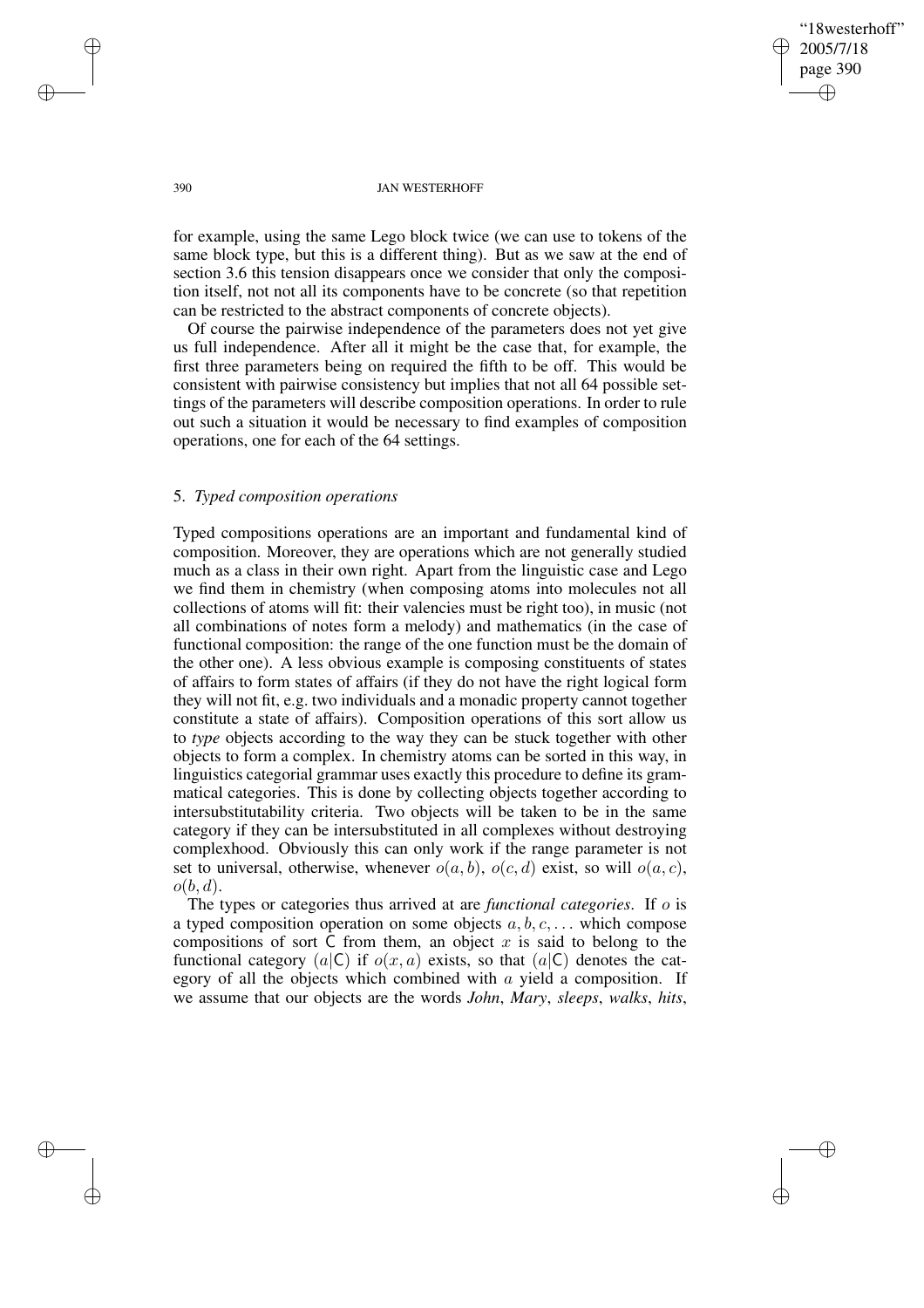"18westerhoff" 2005/7/18 page 391 ✐ ✐

✐

✐

and *calls* and *o* is sentence-forming composition (and the sort of composition C formed therefore that of an English sentence) we can divide them into three groups,  $c_1 = \{John, Mary\}$ ,  $c_2 = \{sleeps, walks\}$  and  $c_3 =$ {hits, calls}. These groups belong to the following functional categories:  $c_1$  :  $(c_2|\mathsf{C}), (c_1|(c_3|\mathsf{C})), c_2$  :  $(c_1|\mathsf{C}), c_3$  :  $(c_1|(c_1|\mathsf{C})),$  thus roughly corresponding to the traditional grammatical categories noun, intransitive and transitive verb. 23

Categorizations on the basis of typed composition operations are important since they allow us to sort things like words, atoms or constituents of states of affairs without having to refer to any of their non-relational properties (that they name things or qualities of things, that they have a particular atomic weight, that they are individuals or properties). Such categorizations usually differ from those based on non-relational properties. The grammatical categories identified in categorial grammar are quite different from those usually listed in traditional grammar on the basis of semantic considerations. When categorizing constituents of states of affairs in this fashion it turns out that the resulting structure is too weak to establish a difference between those constituents which are usually regarded as individuals, and those regarded as properties.<sup>24</sup> The interpretation of these results is debatable; while it is uncontroversial that the account of grammatical categories developed in categorial grammar is far superior to that of traditional grammar, the impossibility of retrieving the individual-predicate distinction in terms of functional categories can be taken in two ways. It could either be read as an indication that there 'really' is no distinction between individuals and properties since it cannot be formulated in terms of functional categories (in which case we have to explain where the *apparent* distinction comes from) or as showing that while the distinction is in fact there we need more than purely combinatorial information to discover it (in which case we have to show what exactly this 'something more' is). Which view we go for depends on whether we take the categorization of some set of objects as *discovered* by the study of the relevant composition operation, or as *constituted* by it. In the first case the functional categorization could just be wrong in delivering a different categorization from the actual one, while this could not be so in

 $24$  Westerhoff (2003).

✐

✐

✐

<sup>&</sup>lt;sup>23</sup> Real-life categorial grammar is of course much more sophisticated than this toy example suggests. Amongst other things it allows for different forms of concatenation (on the left and on the right), it has more than one primitive category (apart from our C ('sentence') usually that of a proper name), and it incorporates type-change rules. But taking these further complications into account would only distract from the general considerations about typed composition operations I want to raise.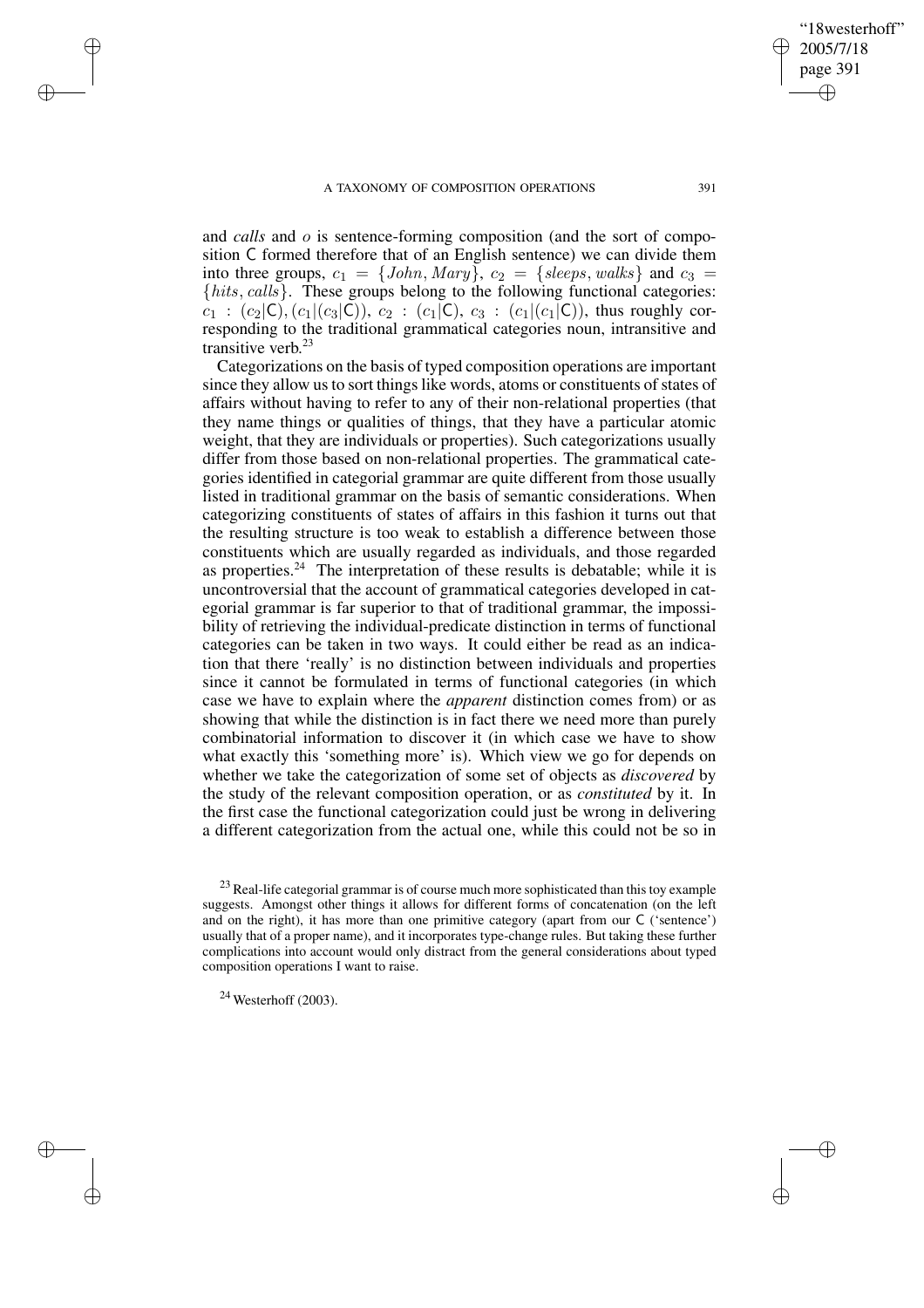"18westerhoff" 2005/7/18 page 392 ✐ ✐

✐

✐

#### 392 JAN WESTERHOFF

the second case. The study of typed composition operations is therefore particularly interesting in contexts where we do not consider the categorization to have a life of its own, or where the only route to such a categorization is through the composition operation. We would clearly not want to make such assumptions in chemistry: there is more to being a particular element than its bonding behaviour, and there are other ways of finding out about them than considering just it. In grammar and ontology matters are not so clear, however. Why should a word-type or grammatical category a word belongs to be anything more than the reflection of that word's joining behaviour with other words? And why should an object-type or ontological category an object belongs to be anything more than the reflection of that object's joining behaviour with other objects? In these cases the typed composition operations which put together the objects in question are of fundamental importance for establishing a categorial structure on their components.

# ACKNOWLEDGEMENT

I would like to thank Arif Ahmed and an anonymous referee for *Logique et Analyse* for their helpful comment on earlier versions of this paper.

> Faculty of Philosophy University of Oxford Oxford OX1 4JJ United Kingdom E-mail: westerhoff@cantab.net

# REFERENCES

- Wayne D. Blizard. Multiset Theory. *Notre Dame Journal of Formal Logic*, 30(1):33–66, 1989.
- Nelson Goodman. A World of Individuals. In *Problems and Projects*, pages 155–172. Bobbs-Merrill, Indianapolis, New York, 1972.
- Jerrold J. Katz. *Realistic Rationalism*. MIT Press, Cambridge MA, London, 1998.
- David K. Lewis. Against structural universals. *Australasian Journal of Philosophy*, 64(1):25–46, 1986a.

David K. Lewis. *On the Plurality of Worlds*. Blackwell, Oxford, 1986b.

David K. Lewis. *Parts of Classes*. Blackwell, Oxford, 1991.

Willard Van Orman Quine. *Set Theory and Its Logic*. Harvard University Press, Cambridge, MA; London, 1963.

Peter Simons. *Parts. A Study in Ontology*. Clarendon, Oxford, 1987.

✐

✐

✐